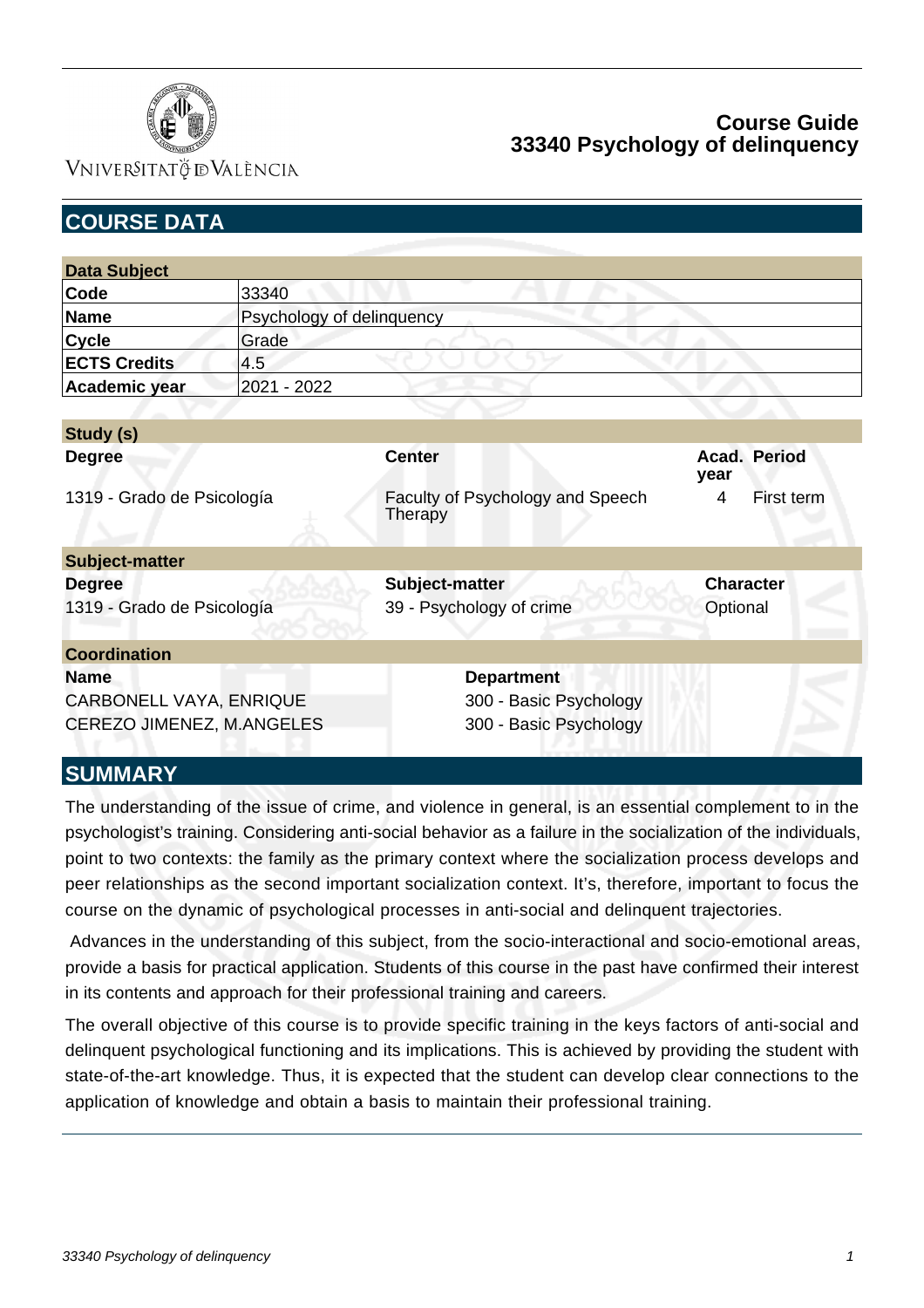

VNIVERSITATÖ IDVALÈNCIA

# **PREVIOUS KNOWLEDGE**

#### **Relationship to other subjects of the same degree**

There are no specified enrollment restrictions with other subjects of the curriculum.

#### **Other requirements**

The student needs to have succesfully completed years 1, 2 & 3 of this degree course.

## **OUTCOMES**

#### **1319 - Grado de Psicología**

- Know the field of application of psychology in the field of crime and antisocial behaviour and have the necessary knowledge to influence and promote the quality of life in individuals, groups, communities and organisations related to this field.
- Be able to describe and measure the processes of interaction and the dynamics where anti-social and criminal behaviours take place.

Differentiate and identify different types of anti -social behavior in childhood and adolescence.

Distinguish between the trajectories of early onset and late onset of anti-social and delinquent behavior.

 Distinguish relational dynamics in the context of socialization, family and peers, which are associated with the development of anti-social behavior and delinquency.

 Know and identify risk and protective factors involved in the development of anti-social and delinquent behavior.

Using prediction to design prevention strategies.

Know and use the main sources of information related to the subject.

## **DESCRIPTION OF CONTENTS**

#### **1. Anti-social and delinquent behavior: introduction**

1.1. Some data on juvenile delinquency. Key issues in the development and dynamics of antisocial and delinquent behavior.

1.2. Conceptual considerations: anti-social behavior, conduct problems and delinquent behavior. Keys for a definition. The anti-social trait and its measure. Overt vs. Covert antisocial behavior. Measures of antisocial behavior and delinquency

1.3. Progression of anti-social behavior. Predictors. Frequency-Severity. Risk factors and protective factors.

1.4. Identifying children at-risk of anti-social behavior and delinquency. Predicting and obtaining indices. A multi-stage procedure to identify youth at-risk of delinquency. Prediction and prevention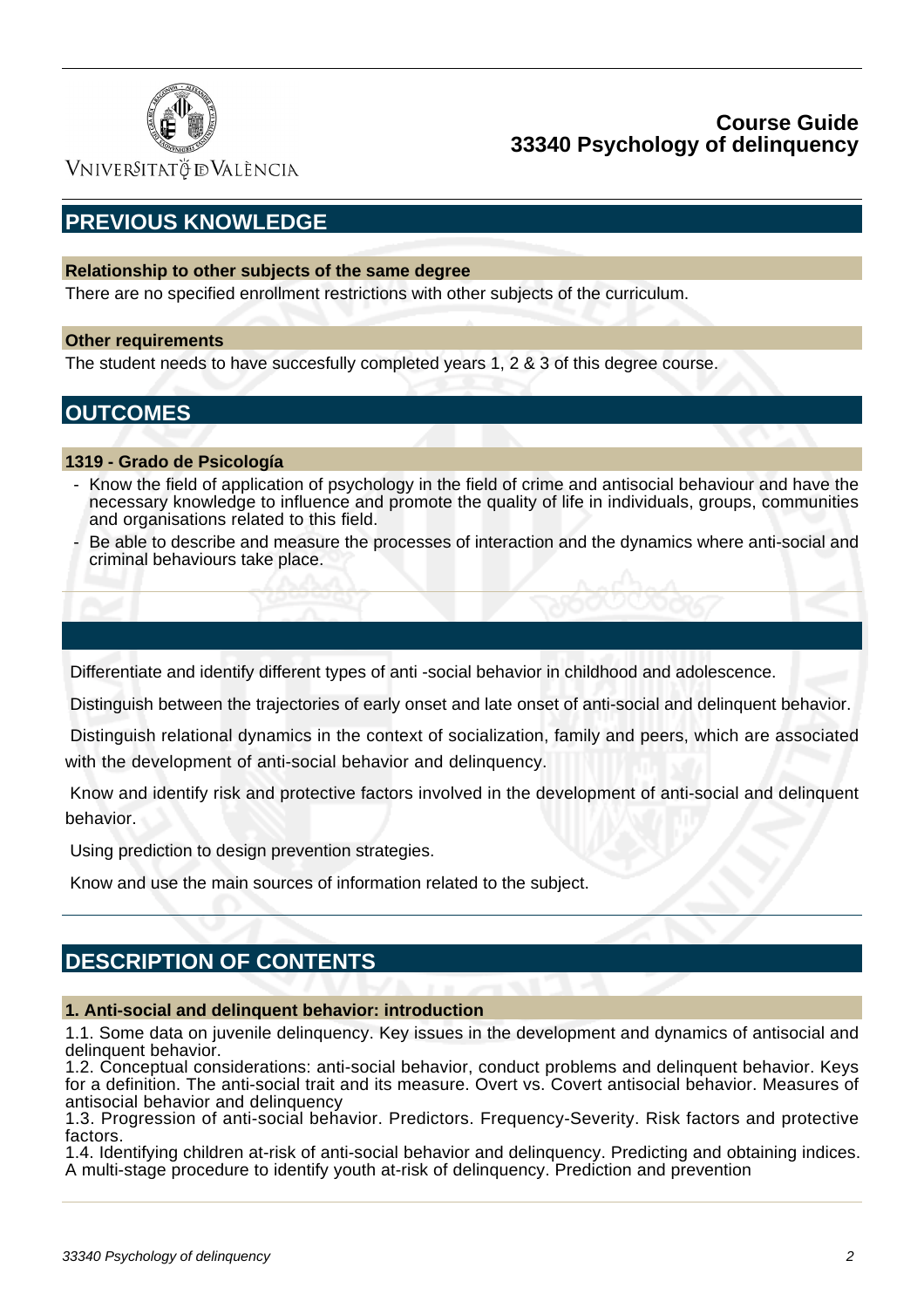

## Vniver§itatğ dValència

#### **2. Bio-social individual characteristics and anti-social and delinquent behavior**

2.1. Gender differences and anti-social behavior and delinquency.

2.2. Hyper-activity and antisocial behavior

2.3. Social Cognition: Social information processing: encoding, interpretation and performance processes. Applying the model of social information processing to the study of anti-social and delinquent behavior.

#### **3. Relational processes with primary caregivers**

3.1. Attachment, socio-emotional development and self-regulation: application to the development of antisocial behavior.

3.2. Socio-interactional models. Parenting practices. Discipline, monitoring, positive parenting, problem solving and conflict

3.3. Micro-social analysis of family interaction The role of observation and observational methodology. The coercion model: origins and developments. Uncertain contexts and social continuity in anti-social behavior.

3.4. The model of early onset of delinquency. The role of family variables.

3.5. Risky parenting practices. The issue of child maltreatment and its relationship to the development of anti-social behavior

3.6. Practical analysis of family interaction with anti-social children. Observing interaction.

#### **4. Relational processes with siblings and peers**

4.1. The role of peers and peer relationships as a socialization context

4.2. Late-onset models. Implications for prediction.

4.3. Other areas of relationships: siblings

4.4. The role of peers in adolescence. "Training in deviant behavior":

Analysis of conversations between teens and prediction of antisocial and delinquent behaviour. **Implications** 

4.5. Joint influence of different relational contexts: parents and peers. Towards the understanding of the phenomenon "anti-social behavior

## **WORKLOAD**

| <b>ACTIVITY</b>                              | <b>Hours</b>    | % To be attended |
|----------------------------------------------|-----------------|------------------|
| Theoretical and practical classes            | 45,00           | 100              |
| Development of group work                    | 5,00            |                  |
| Development of individual work               | 5,50            |                  |
| Preparation of evaluation activities         | 25,00           | $\mathbf{0}$     |
| <b>Preparing lectures</b>                    | 20,00           |                  |
| Preparation of practical classes and problem | 12,00           |                  |
|                                              | 112,50<br>TOTAL |                  |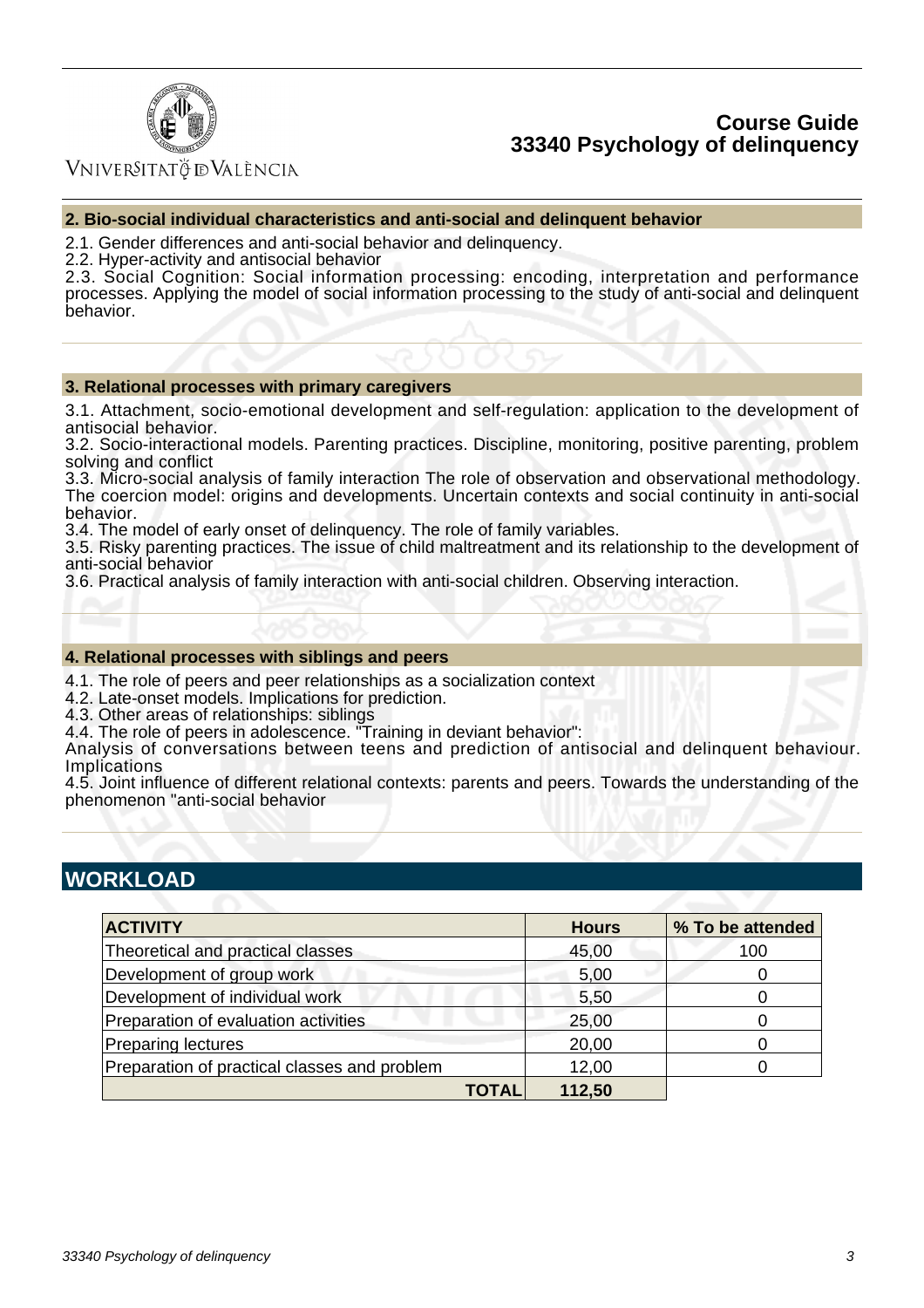

VNIVERSITATÖ IDVALÈNCIA

# **TEACHING METHODOLOGY**

Active methodology, integrating different strategies, to promote both, meaningful learning of the contents and knowledge and the competences involved in the course.

- (1) Presentations and master classes.
- (2) Practices (case studies, discussion of relevant issues, critical analysis of written material).
- (3) Planned tutorial group session

(4) Individual preparation of assignments, discussion in the classroom, reports on the practicescarried out in the sessions

The methodology will be adapted to online, classroom setting or other adaptations if it isneeded.

# **EVALUATION**

#### **Minimum requirements:**

- 1) Pass the individual end-of-course exam: by obtaining a minimum of 3 out of 6 points
- 2) Pass the report and other delivered activities: by obtaining a minimum of 2 out of 4 points

### **1) EXAM**

There will be a final individual closed multiple-choice test as requested by the Institution officialcall.

- The exam will include all the contents covered both in classroom activities and nonclassroomactivities
- The exam will be worth 60% of the final score

### **2) REPORT AND OTHER ACTIVITIES**

Report:

- An individual report on the subject matter instructed by the Professor will be mandatory. It will be worth 10% of the final score, so that a grade ranging from 0 to 1 points can beobtained in the report, depending on its quality. The report is a recoverable task for thesecond call

Activities during the course:

- Along with regular lectures, there will be other activities (e.g. exercises, reviews,comments, reports, content related questions, etc.)

- Delivery and participation of all class activities will have a maximum score of 3 point (30%of the final score). At least 50% of these activities will be recoverable for duly justifiedreasons during the course and on the second call.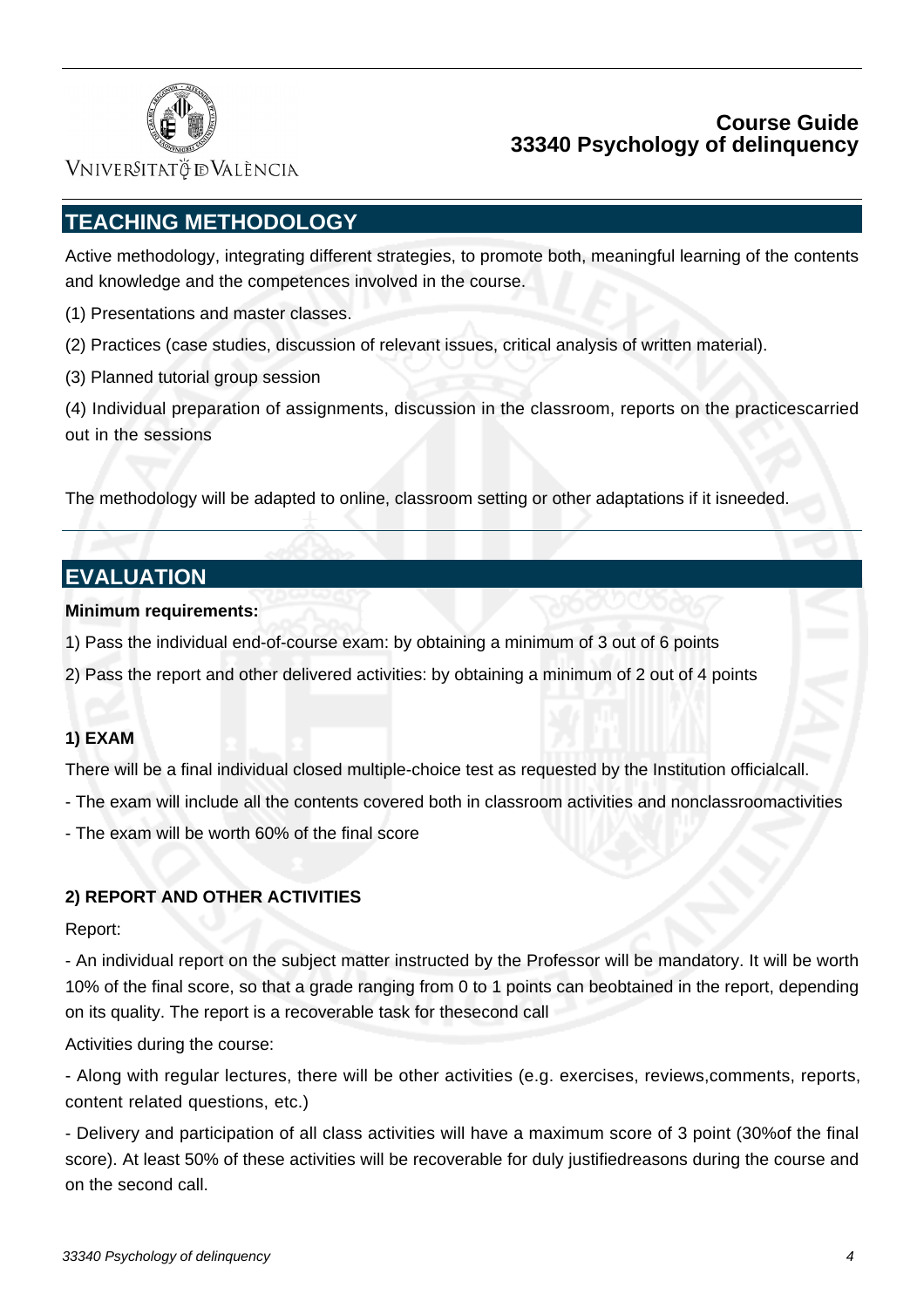

## VNIVERSITATÖ ID VALÈNCIA

### **WARNING**

Evidence of copying or plagiarism in any of the assessable tasks will result in failure to pass the subject and in appropriate disciplinary action being taken.

Please note that, in accordance with article 13. d) of the Statute of the University Student (RD 1791/2010, of 30 December), it is the duty of students to refrain from using or participating in dishonest means in assessment tests, assignments or university official documents.

During tutorials, lecturers may require individual or group interviews in order to verify the degree of participation and achievement of goals for any given task. Failure to accept the verification will result in such task or activity being failed.

### **GRADING SCHEME**

The qualification of the subject as well as the review of and appeal against the allotted grades will abide to what is stipulated in the Reglament d'Avaluació i Qualificació de la Universitat de València per a títols de Grau i Màster (ACGUV 108/2017 of May 30, 2017). [http://www.uv.es/graus/normatives/2017\\_108\\_reglament\\_avaluacio\\_qualificacio.pdf](http:/www.uv.es/graus/normatives/2017_108_reglament_avaluacio_qualificacio.pdf)

 According to this, subjects are graded on a scale of 0 to 10 points to one decimal place, followed by a qualitative equivalence:

- From 0 to 4.9: fail.
- From 5 to 6.9: pass.
- From 7 to 8.9: good.
- From 9 to 10: excellent or excellent with distinction.

The different elements of assessment will only count towards the final aggregate mark if the minimum requirements established for each element are met.

Review of and appeals against assessment results shall be subject to the Regulations for Appealing against Marks (ACGUV of 29 April 2008).

([http://www.uv.es/=sgeneral/Reglamentacio/Doc/Estudis/C9.pdf\)](http:/www.uv.es/=sgeneral/Reglamentacio/Doc/Estudis/C9.pdf)

## **REFERENCES**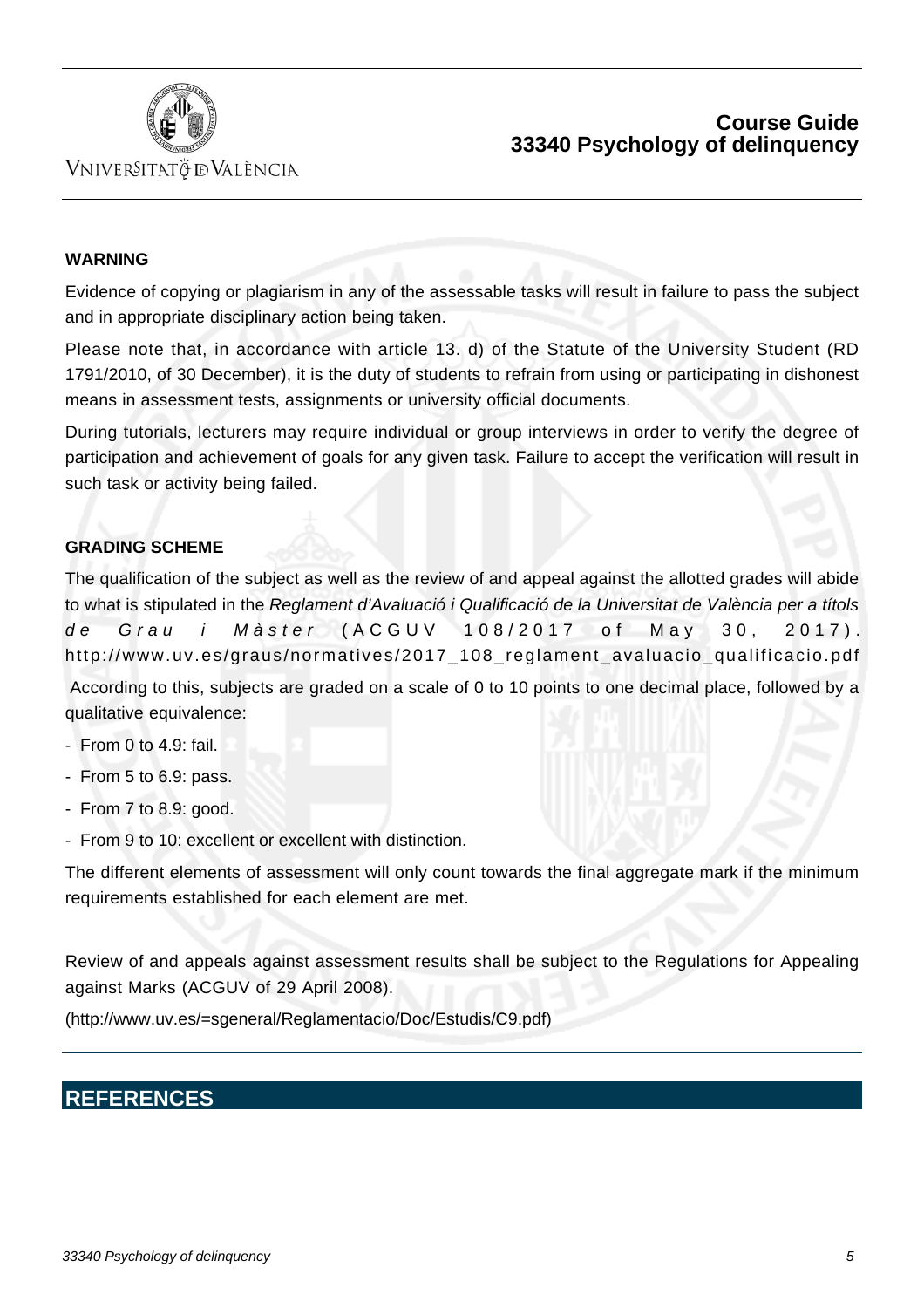

### Vniver§itatğ dValència

#### **Basic**

- Dishion, T. J. y Patterson, G. R. (2006) The development and ecology of Antisocial Behavior in Children, en D. Chicchetti y D. Cohen (Eds.). Developmental Psychopathology. Vol. 3: Risk Disorder and Adaptation (2ª edic) (cap. 13: pp. 503-542). New York: Wiley
- Dodge, K. A. Godwin & The Conduct Problems Prevention Research Group (2013). Social-Information-Processing patterns mediate the impact of preventive intervention on adolescent antisocial behavior. Psychological Science 24(4), 456-465. antisocial behavior. Psychological Science https://doi.org/10.1177/0956797612457394
- Moffitt, T. (2006) Life-course persistent vs. Adolescent-limited Antisocial Behavior en D. Chicchetti y D. Cohen (Eds.). Developmental Psychopathology. Vol. 3: Risk Disorder and Adaptation (2<sup>a</sup> edic) (capítulo 15: pp. 570-593). New York: Wiley
- Patterson, G. R. (2002). Etiology and treatment of child and adolescent antisocial behavior. The Behavior Analyst Today, 3(2) 133-144. http://dx.doi.org/10.2307/1129803
- Crick ,N. R., Ostrov, J. M. y Werner, N. E. (2006)A longitudinal study of relational aggression, physical aggression, and children's social-psychological adjustment. J. of Abnormal Child Psychology, 34(2) 127-138. https://doi.org/10.1007/s10802-005-9009-4
- Landsford, J. E. Malone, P. S. Dodge, K. A., Crozier, J. C. Pettit, G. S. y Bates, J. E. (2006). A 12 year prospective study of patterns of social information processing problems and Externalizing Behaviors. J. of Abnormal Child Psychology, 34(5), 715-724 https://doi.org/10.1007/s10802-006-9057 -4
- Maas, C., Herrenkohl, T.I., & Sousa, C. (2008). Review of research on child maltreatment and violence in youth. Trauma, Violence, & Abuse, 9(1), 56-67. https://doi.org/10.1177/1524838007311105
- Loeber, R. y Stouthhamer-Loeber, M. (1987). Prediction. In H. C. Quay (Ed.), The handbook of juvenile delinquency (pp. 325382). New York: Wiley.
- Dishion, T J., McCord, J., y Poulin (1999). When interventions harm: Peer groups and problem behavior. American Psychologist, 54, 755-764. http://dx.doi.org/10.1037/0003-066X.54.9.755
- Kochanska, G. Barry, R. A., Stellern, S. A. y OBleness, J. J. (2009) Early Attachment Organization Moderates the ParentChild Mutually Coercive Pathway to Childrens Antisocial Conduct. Child Development, 80 (4), 1288-1300 http://onlinelibrary.wiley.com/doi/10.1111/j.1467-8624.2009.01332.x/full
- Dishion, T. J. y Snyder, J. (Eds.) The Oxford Handbook of Coercive Relationship Dynamics. http://dx.doi.org/10.1093/oxfordhb/9780199324552.001.0001

#### **Additional**

- Díez J.L.(2006). Algunos rasgos de la delincuencia en España a comienzos del siglo XXI. Revista Española de Investigación Criminológica, 4, 1-19 (disponible en www.criminologia.net)
- Cerezo, M.A. (1997). Parent-child Conflict, Coercive Family Interaction and Physical Child Abuse, en R. Klein (Ed.) Multidisciplinary perspectives on Family Violence (pp. 17-40). London: Routledge https://doi.org/10.4324/9780203978795
- Dishion, T. y Snyder, J. (2004). An introduction to the special issue on advances in process and dynamic system analysis of social interaction and the development of anstisocial behavior. J. of Abnormal Child Psychology, 32(6), 575-578 (Todo el Special Issue) https://doi.org/10.1023/B:JACP.0000047317.96104.ca

Patterson, G. Shaw, D. S., Snyder, J. y Yoerger, K. (2005) Changes in maternal ratings of childrens overt and covert antisocial behavior. Aggressive Behavior 31, 473-484 https://doi.org/10.1002/ab.20095

 - Cerezo, M.A. (1997) Abusive Family Interaction: A Review. Aggressive and Violent Behavior: A Review Journal, 2(3) 215-240 https://doi.org/10.1016/S1359-1789(96)00025-0